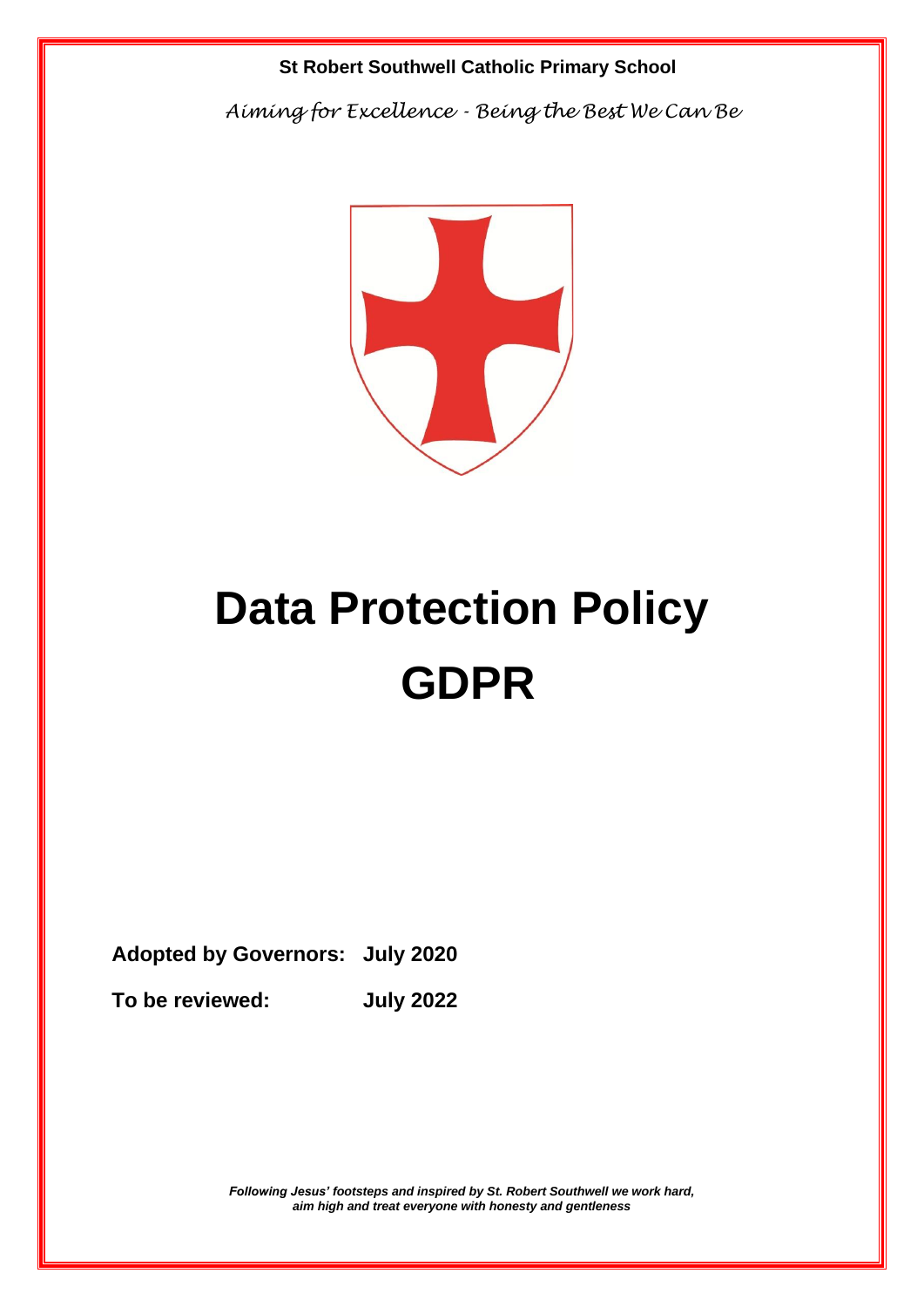

## **St Robert Southwell Catholic Primary School**

 *Aiming for Excellence - Being the Best We Can Be*

#### **Data Protection Policy**

This policy complies with the requirements set out in the GDPR, which came into effect on 25<sup>th</sup> May 2018. The UK government have confirmed that the decision to leave the EU will not affect the commencement of GDPR.

#### **Contents**

Mission Statement

Policy statement

About this policy

Definition of data protection terms

Data protection officer

Data protection principles

Fair and lawful processing

Processing for limited purposes

Notitying data subjects

Adequate relevant and non-excessive

Accurate data

Timely processing

Processing in line with data subject's rights

Data security

Data protection impact assessments

Disclosure and sharing of personal information

Data processors

Images and videos

Related policies

Changes to this policy

ANNEX Definition of terms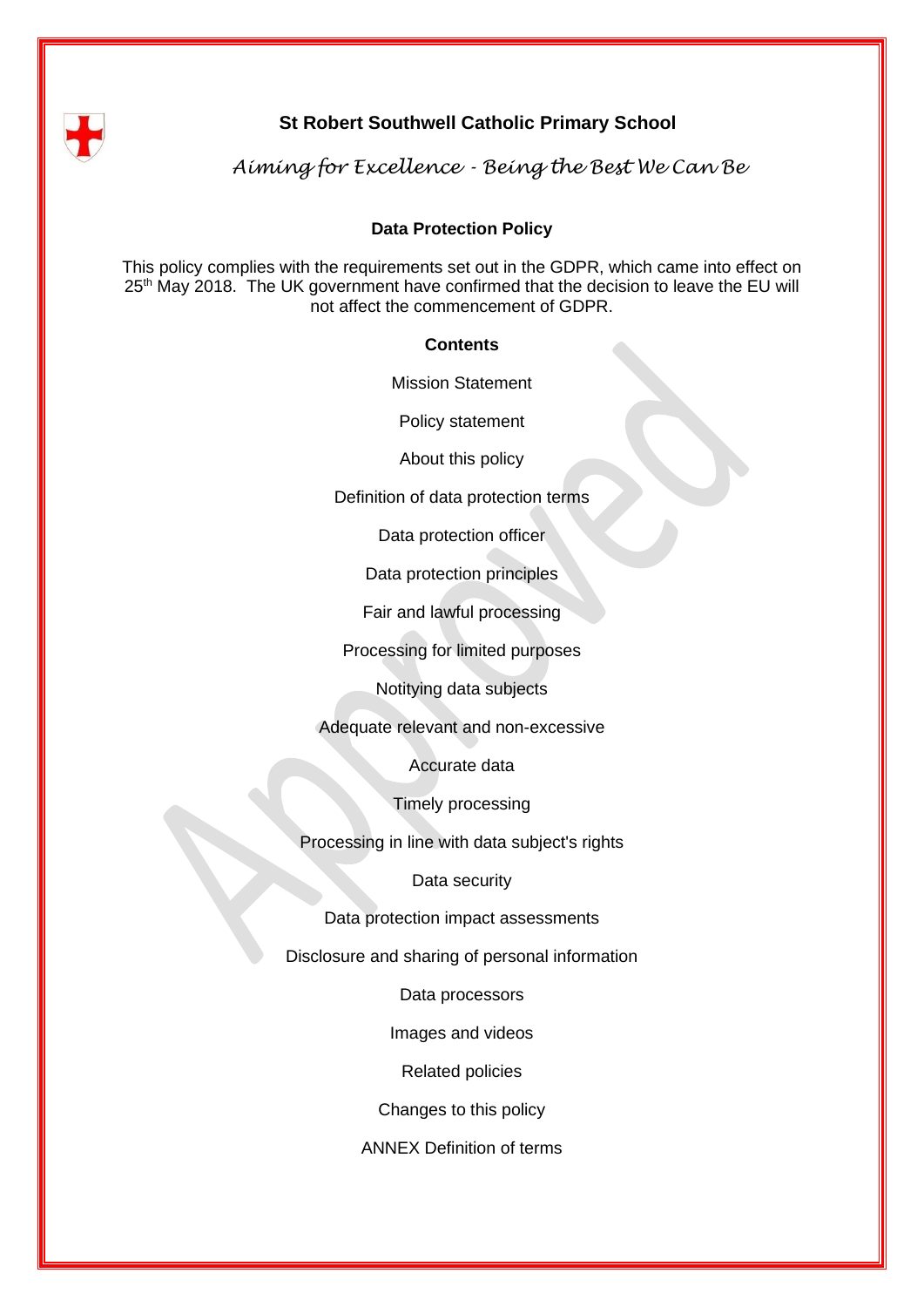

## **St Robert Southwell Catholic Primary School**

*Aiming for Excellence - Being the Best We Can Be*

# **MISSION STATEMENT**

Our mission is to create an educating Christian community which reflects the values of the Gospel within the traditions of the Roman Catholic Church;

- a community which will develop the whole person
- a community which works closely with parents and parish
- a community which values each child as a unique individual with particular gifts and needs
- a forward-looking community which serves its members and the wider society
- a community in which we will lead those in our care to grow in their faith whilst benefiting from an enriching education.
- ▪

# **Wellbeing & Mental Health**

To support everyone's wellbeing and mental health, so that they can be the best they can be, are happy together, resilient, ready to learn and succeed

- **Empowering everyone in the community to be emotionally literate**
- Enabling stakeholders to develop strategies to manage their emotional wellbeing and mental health.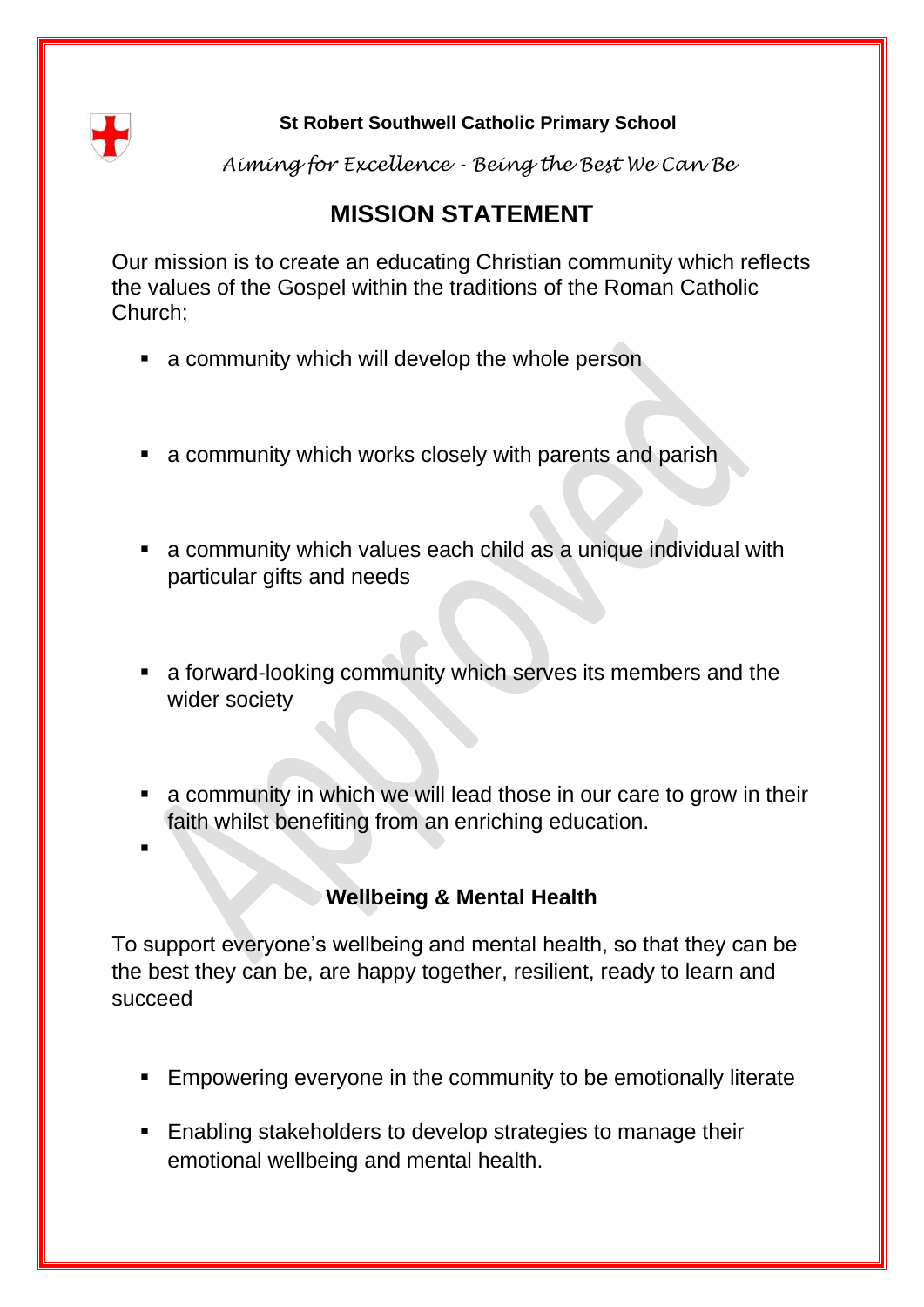#### 1 **Policy statement**

- 1.1 Everyone has rights with regard to the way in which their **personal data** is handled. During the course of our activities as a School we will collect, store and **process personal data** about our pupils, **workforce**, parents and others. This makes us a **data controller** in relation to that **personal data**.
- 1.2 We are committed to the protection of all **personal data** and **special category personal data** for which we are the **data controller**.
- 1.3 The law imposes significant fines for failing to lawfully **process** and safeguard **personal data** and failure to comply with this policy may result in those fines being applied.
- 1.4 All members of our **workforce** must comply with this policy when **processing personal data** on our behalf. Any breach of this policy may result in disciplinary or other action.
- 1.5 This policy is in place to ensure all staff and governors are aware of their responsibilities and outlines how the School complies with the following core principles of **GDPR**.
- 1.6 Everyone managing and handling information, particularly **personal** information needs to understand their responsibilities in complying with the legislation and codes of practice. It is the personal responsibility of:-
	- All employees of the school
	- All employees and agents of other organisations who directly or indirectly support or are procured by the School, including all temporary and agency staff directly or indirectly employed by the School.
	- Those engaged on interim contractual arrangements or agency contracts working on behalf of the School.
	- Supplies and **Data Processors** of the School
- 1.7 The governing body has overall responsibility for ensuring that the School complies with all relevant **data protection** obligations. The headteacher acts as the representative of the governing body on a day to day basis.
- 1.8 The School has a clear commitment to ensuring that all staff have access to appropriate training or guidance. Staff managing and handling **personal data** and other information are adequately trained with regard to the requirements of this an all other information governance policy.
- 1.9 Organisational methods for keeping data secure are imperative and St. Robert Southwell Catholic Primary school believes that it is good practice to keep clear practical policies, backed up by written procedures.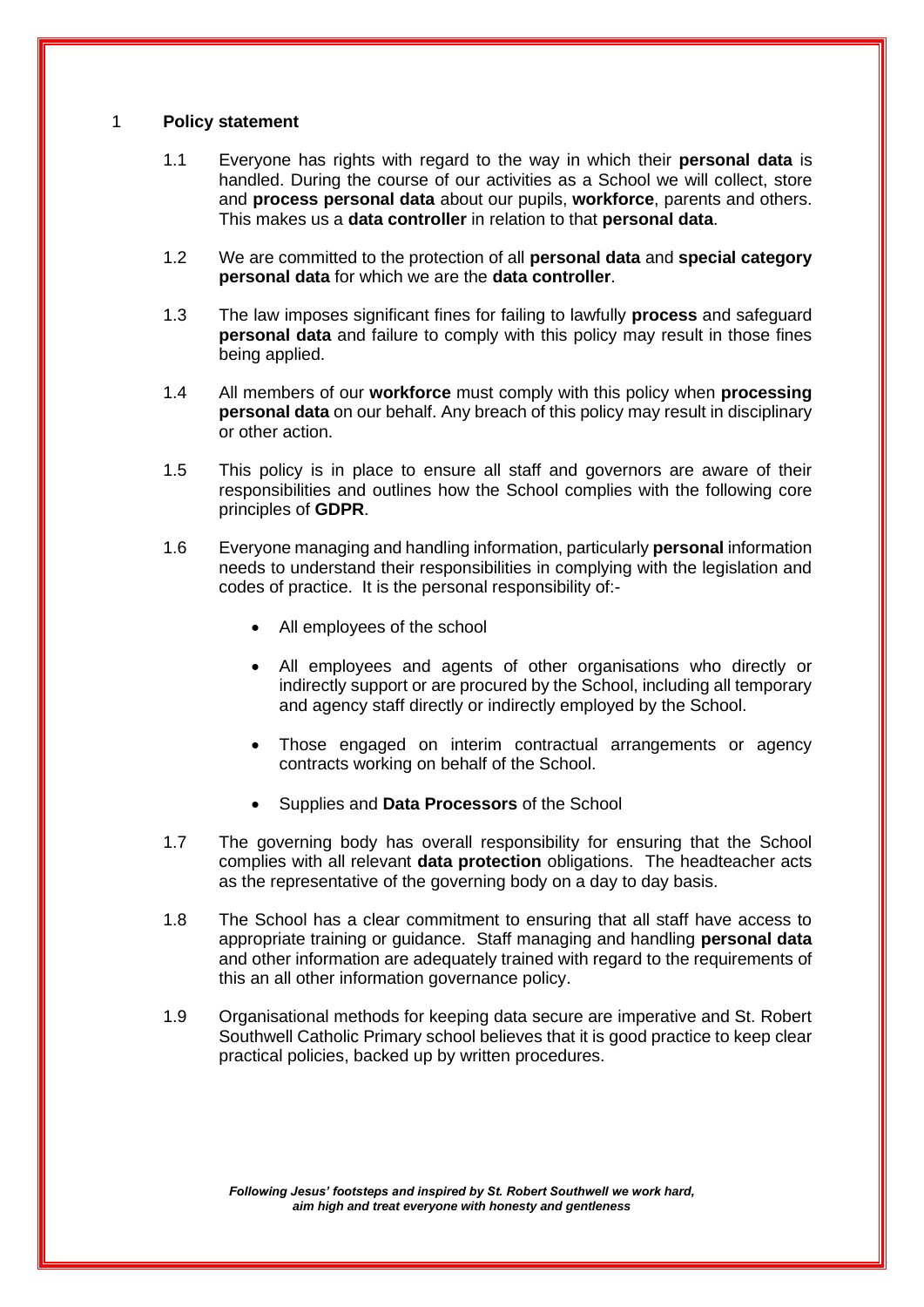#### 2 **About this policy**

- 2.1 The types of **personal data** that we may be required to handle include information about pupils, parents/carers, our **workforce**, and others that we deal with. The **personal data** which we hold is subject to certain legal safeguards specified in the General Data Protection Regulation ('**GDPR**'), the Data Protection Act 2018, and other regulations (together '**Data Protection Legislation**'). The Freedom of Information Act 2000, The Education (Pupil information) England Regulations 2005 (amended 2016), The Freedom of Information and Data Protection (appropriate limit and fees) regulations 2004, The School Standards and Framework Act 1998. This Policy also has regard to the following guidance – ICO (2018) Guide to GDPR.
- 2.2 This policy and any other documents referred to in it set out the basis on which we will **process** any **personal data** we collect from **data subjects**, or that is provided to us by **data subjects** or other sources.
- 2.3 This policy does not form part of any employee's contract of employment and may be amended at any time.
- 2.4 This policy sets out rules on data protection and the legal conditions that must be satisfied when we process **personal data**.
- 2.5 The School has privacy notices in place for pupils, parents/carers, staff & workforce and Governors & volunteers. These Privacy Notices ensure that individuals are aware of how the School use their personal information. These are supported in other ways to tell individuals how their information will be used e.g. verbally, forms and other information.

#### 3 **Definition of data protection terms**

3.1 All defined terms in this policy are indicated in **bold** text, and a list of definitions is included in the Annex to this policy.

#### 4 **Data Protection Officer**

- 4.1 As a School we are required to appoint a Data Protection Officer ("DPO"). Our DPO is Deepti Bal and they can be contacted at dpo.bal@bsp.london
- 4.2 The DPO is responsible for ensuring compliance with the Data Protection Legislation and with this policy. Any questions about the operation of this policy or any concerns that the policy has not been followed should be referred in the first instance to the DPO.
- 4.3 The DPO is also the central point of contact for all **data subjects** and others in relation to matters of data protection.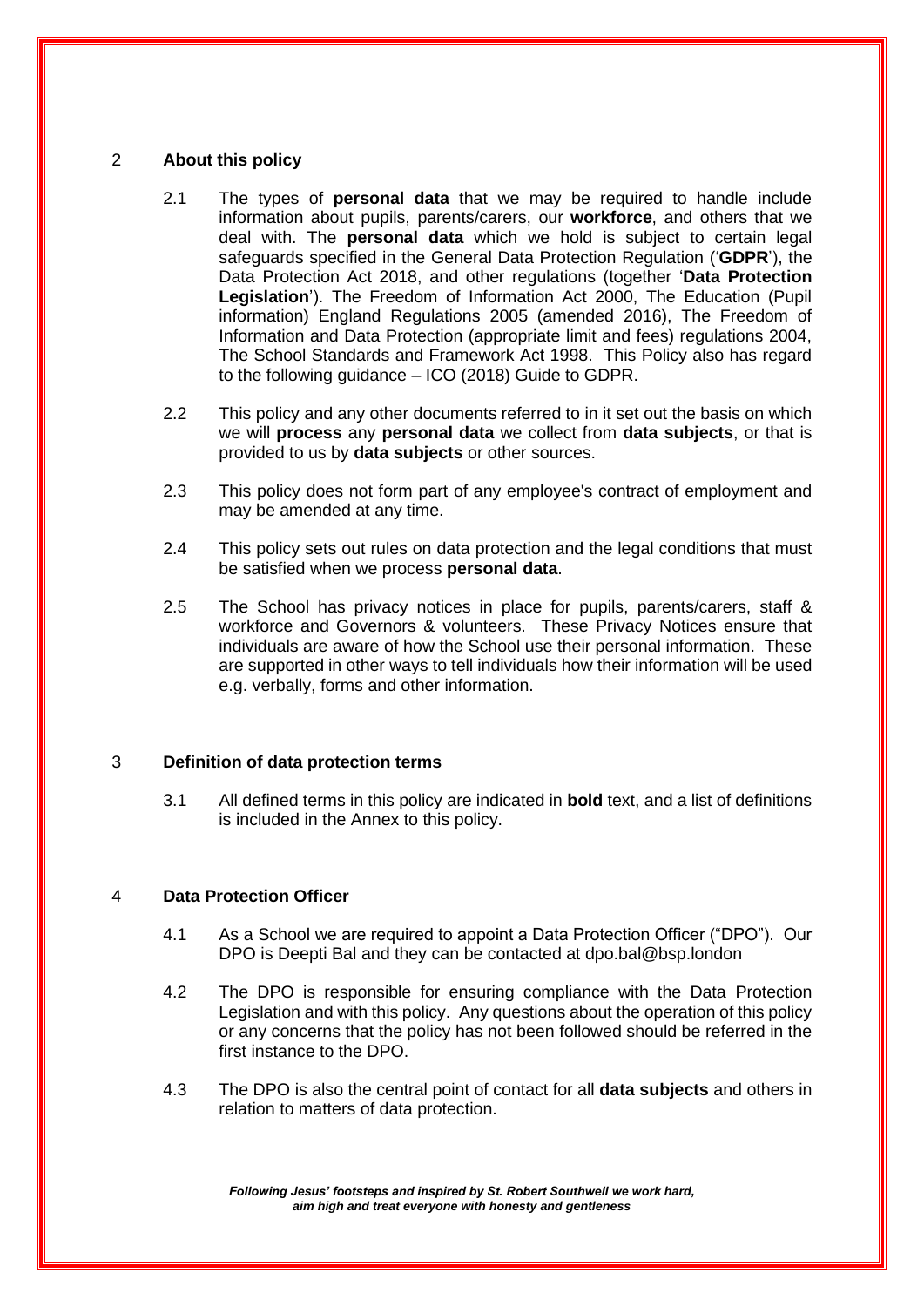#### 5 **Data protection principles**

- 5.1 Anyone **processing personal data** must comply with the data protection principles. These provide that **personal data** must be:
	- 5.1.1 **Processed** fairly and lawfully and transparently in relation to the **data subject**;
	- 5.1.2 **Processed** for specified, lawful purposes and in a way which is not incompatible with those purposes;
	- 5.1.3 Adequate, relevant and not excessive for the purpose;
	- 5.1.4 Accurate and up to date;
	- 5.1.5 Not kept for any longer than is necessary for the purpose; and
	- 5.1.6 **Processed** securely using appropriate technical and organisational measures.
- 5.2 **Personal Data** must also:
	- 5.2.1 be **processed** in line with **data subjects'** rights;
	- 5.2.2 not be transferred to people or organisations situated in other countries without adequate protection.
- 5.3 We will comply with these principles in relation to any **processing** of **personal data** by the School

#### 6 **Fair and lawful processing**

- 6.1 Data Protection Legislation is not intended to prevent the **processing** of **personal data**, but to ensure that it is done fairly and without adversely affecting the rights of the **data subject**.
- 6.2 For **personal data** to be **processed** fairly, **data subjects** must be made aware:
	- 6.2.1 that the **personal data** is being **processed**;
	- 6.2.2 why the **personal data** is being **processed**;
	- 6.2.3 what the lawful basis is for that **processing** (see below);
	- 6.2.4 whether the **personal data** will be shared, and if so with whom;
	- 6.2.5 the period for which the **personal data** will be held;
	- 6.2.6 the existence of the **data subject's** rights in relation to the **processing** of that **personal data**; and
	- 6.2.7 the right of the **data subject** to raise a complaint with the Information Commissioner's Office in relation to any **processing**.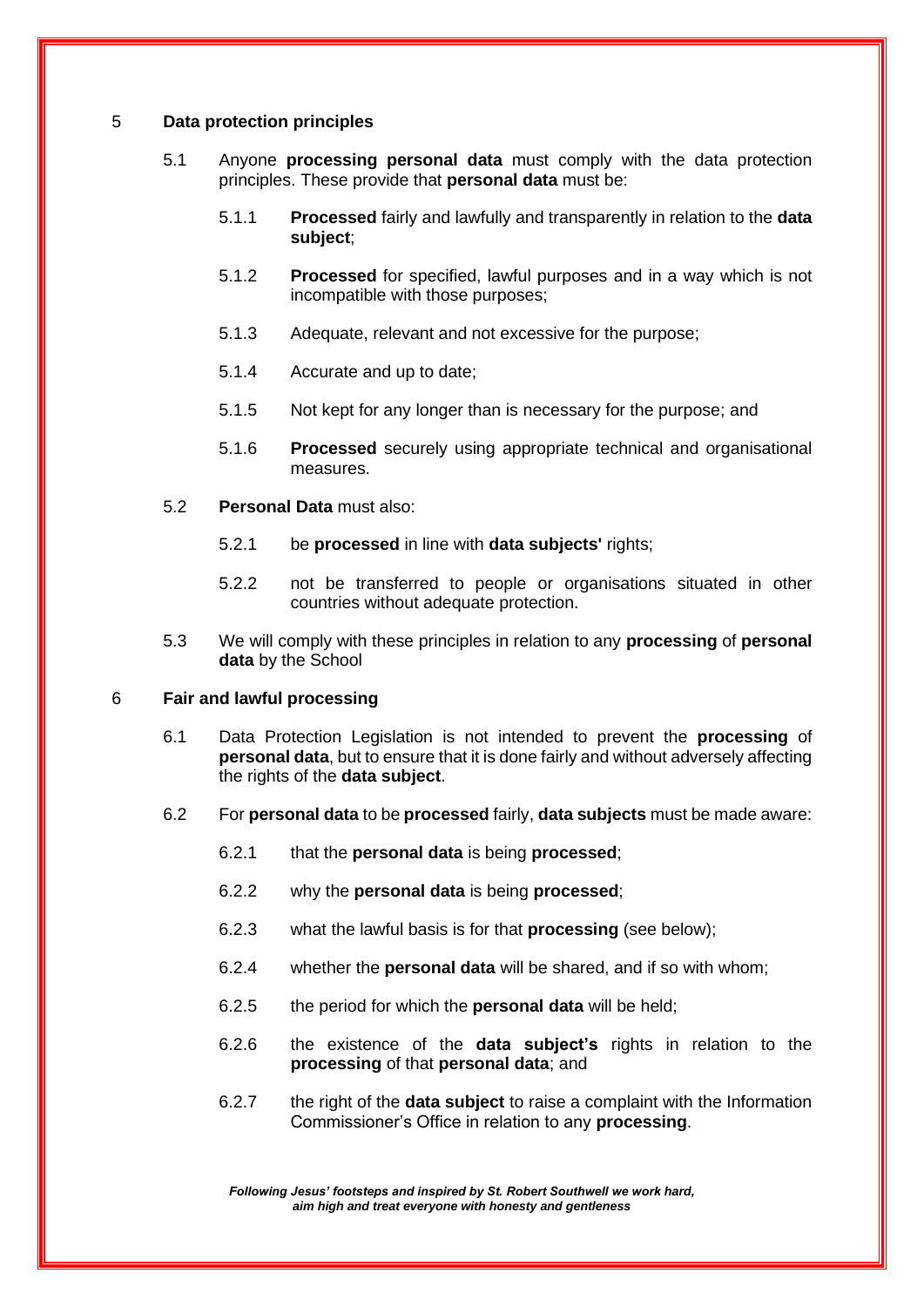- 6.3 We will only obtain such **personal data** as is necessary and relevant to the purpose for which it was gathered and will ensure that we have a lawful basis for any **processing**.
- 6.4 For **personal data** to be **processed** lawfully, it must be **processed** on the basis of one of the legal grounds set out in the Data Protection Legislation. We will normally **process personal data** under the following legal grounds:
	- 6.4.1 where the **processing** is necessary for the performance of a contract between us and the **data subject**, such as an employment contract;
	- 6.4.2 where the **processing** is necessary to comply with a legal obligation that we are subject to, (e.g the Education Act 2011);
	- 6.4.3 where the law otherwise allows us to **process** the **personal data** or we are carrying out a task in the public interest; and
	- 6.4.4 where none of the above apply then we will seek the consent of the **data subject** to the **processing** of their **personal data.**
- 6.5 When **special category personal data** is being processed then an additional legal ground must apply to that processing. We will normally only **process special category personal data** under following legal grounds:
	- 6.5.1 where the **processing** is necessary for employment law purposes, for example in relation to sickness absence;
	- 6.5.2 where the **processing** is necessary for reasons of substantial public interest, for example for the purposes of equality of opportunity and treatment;
	- 6.5.3 where the **processing** is necessary for health or social care purposes, for example in relation to pupils with medical conditions or disabilities; and
	- 6.5.4 where none of the above apply then we will seek the consent of the **data subject** to the **processing** of their **special category personal data**.
- 6.6 We will inform **data subjects** of the above matters by way of appropriate privacy notices which shall be provided to them when we collect the data or as soon as possible thereafter, unless we have already provided this information such as at the time when a pupil joins us.
- 6.7 If any **data user** is in doubt as to whether they can use any **personal data** for any purpose then they must contact the DPO before doing so.

#### **Vital Interests**

6.8 There may be circumstances where it is considered necessary to **process personal data** or **special category personal data** in order to protect the vital interests of a **data subject**. This might include medical emergencies where the **data subject** is not in a position to give consent to the **processing**. We believe that this will only occur in very specific and limited circumstances.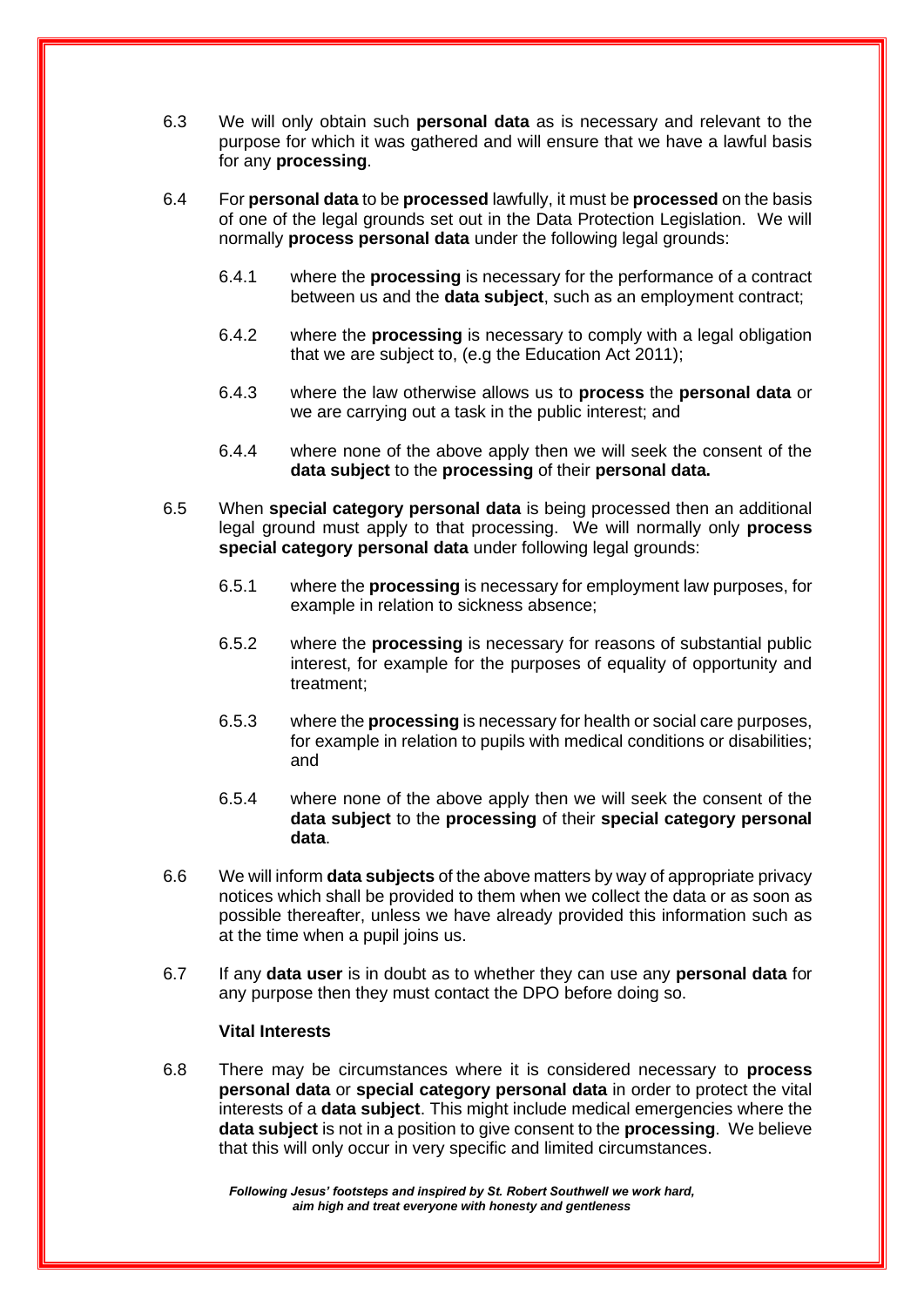In such circumstances we would usually seek to consult with the DPO in advance, although there may be emergency situations where this does not occur.

#### **Consent**

- 6.9 Where none of the other bases for **processing** set out above apply then the school must seek the consent of the **data subject** before **processing** any **personal data** for any purpose.
- 6.10 There are strict legal requirements in relation to the form of consent that must be obtained from **data subjects**.
- 6.11 When pupils and or our Workforce join the School a consent form will be required to be completed in relation to them. This consent form deals with the taking and use of photographs and videos of them, amongst other things. Where appropriate third parties may also be required to complete a consent form.
- 6.12 In relation to all pupils under the age of 12 years old we will seek consent from an individual with parental responsibility for that pupil.
- 6.13 If consent is required for any other **processing** of **personal data** of any **data subject,** then the form of this consent must:
	- 6.13.1 Inform the **data subject** of exactly what we intend to do with their **personal data**;
	- 6.13.2 Require them to positively confirm that they consent we cannot ask them to opt-out rather than opt-in; and
	- 6.13.3 Inform the **data subject** of how they can withdraw their consent.
- 6.14 Any consent must be freely given, which means that we cannot make the provision of any goods or services or other matter conditional on a **data subject** giving their consent.
- 6.15 The DPO must always be consulted in relation to any consent form before consent is obtained.
- 6.16 A record must always be kept of any consent, including how it was obtained and when.

#### 7 **Processing for limited purposes**

7.1 In the course of our activities as a School we may collect and **process** the **personal data** set out in our Schedule of Processing Activities. This may include **personal data** we receive directly from a **data subject** (for example, by completing forms or by corresponding with us by mail, phone, email or otherwise) and **personal data** we receive from other sources (including, for example, local authorities, other schools, parents, other pupils or members of our **workforce**).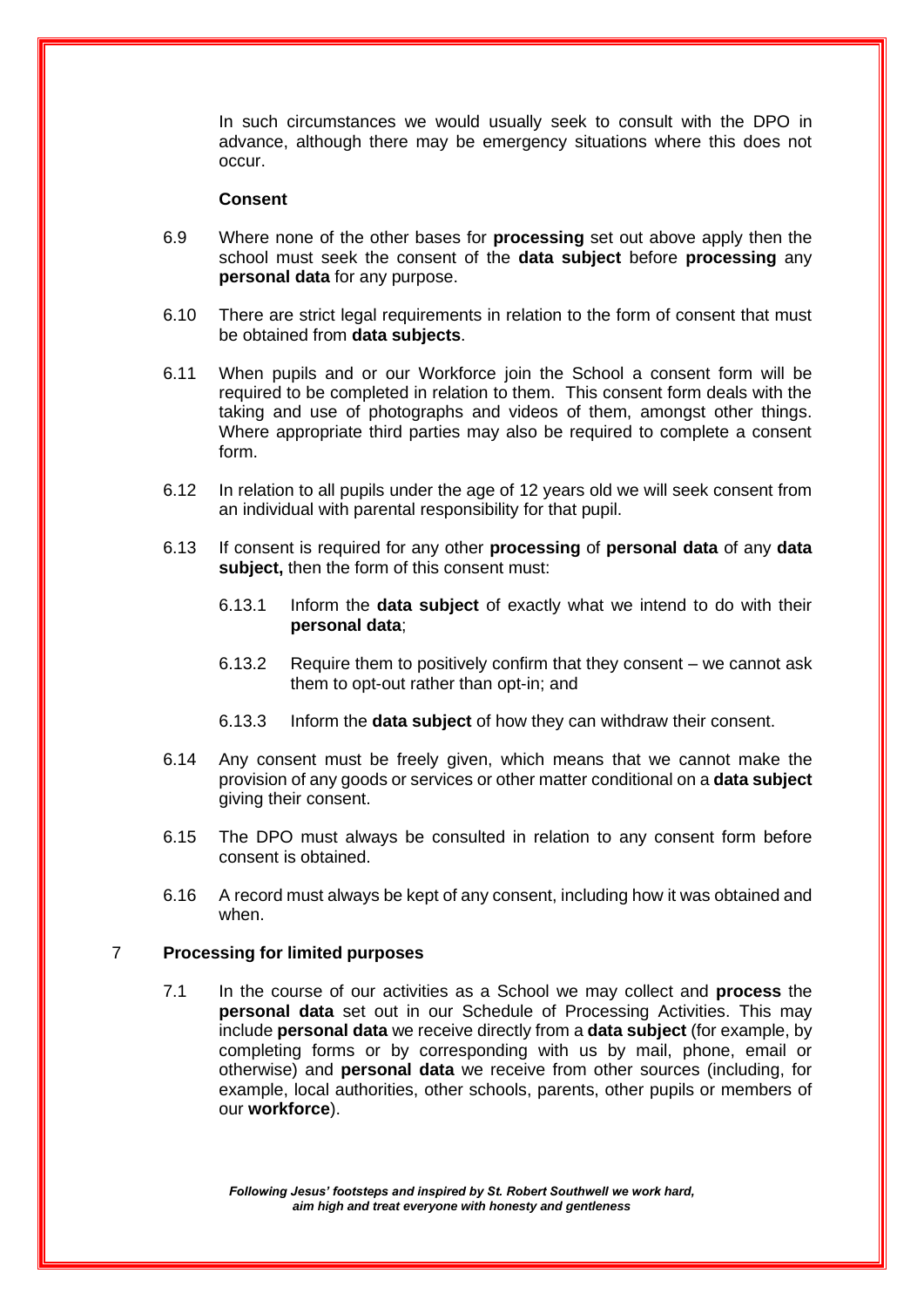7.2 We will only **process personal data** for the specific purposes set out in our Schedule of Processing Activities or for any other purposes specifically permitted by Data Protection Legislation or for which specific consent has been provided by the data subject.

#### 8 **Notifying data subjects**

- 8.1 If we collect **personal data** directly from **data subjects**, we will inform them about:
	- 8.1.1 our identity and contact details as **Data Controller** and those of the DPO;
	- 8.1.2 the purpose or purposes and legal basis for which we intend to **process** that **personal data**;
	- 8.1.3 the types of third parties, if any, with which we will share or to which we will disclose that **personal data**;
	- 8.1.4 whether the **personal data** will be transferred outside the European Economic Area ('**EEA**') and if so the safeguards in place;
	- 8.1.5 the period for which their **personal data** will be stored, by reference to our Retention and Destruction Policy;
	- 8.1.6 the existence of any automated decision making in the **processing** of the **personal data** along with the significance and envisaged consequences of the **processing** and the right to object to such decision making; and
	- 8.1.7 the rights of the **data subject** to object to or limit processing, request information, request deletion of information or lodge a complaint with the ICO.
- 8.2 Unless we have already informed **data subjects** that we will be obtaining information about them from third parties (for example in our privacy notices), then if we receive **personal data** about a **data subject** from other sources, we will provide the **data subject** with the above information as soon as possible thereafter, informing them of where the **personal data** was obtained from.

#### 9 **Adequate, relevant and non-excessive processing**

9.1 We will only collect **personal data** to the extent that it is required for the specific purpose notified to the **data subject**, unless otherwise permitted by Data Protection Legislation.

#### 10 **Accurate data**

- 10.1 We will ensure that **personal data** we hold is accurate and kept up to date.
- 10.2 We will take reasonable steps to destroy or amend inaccurate or out-of-date data.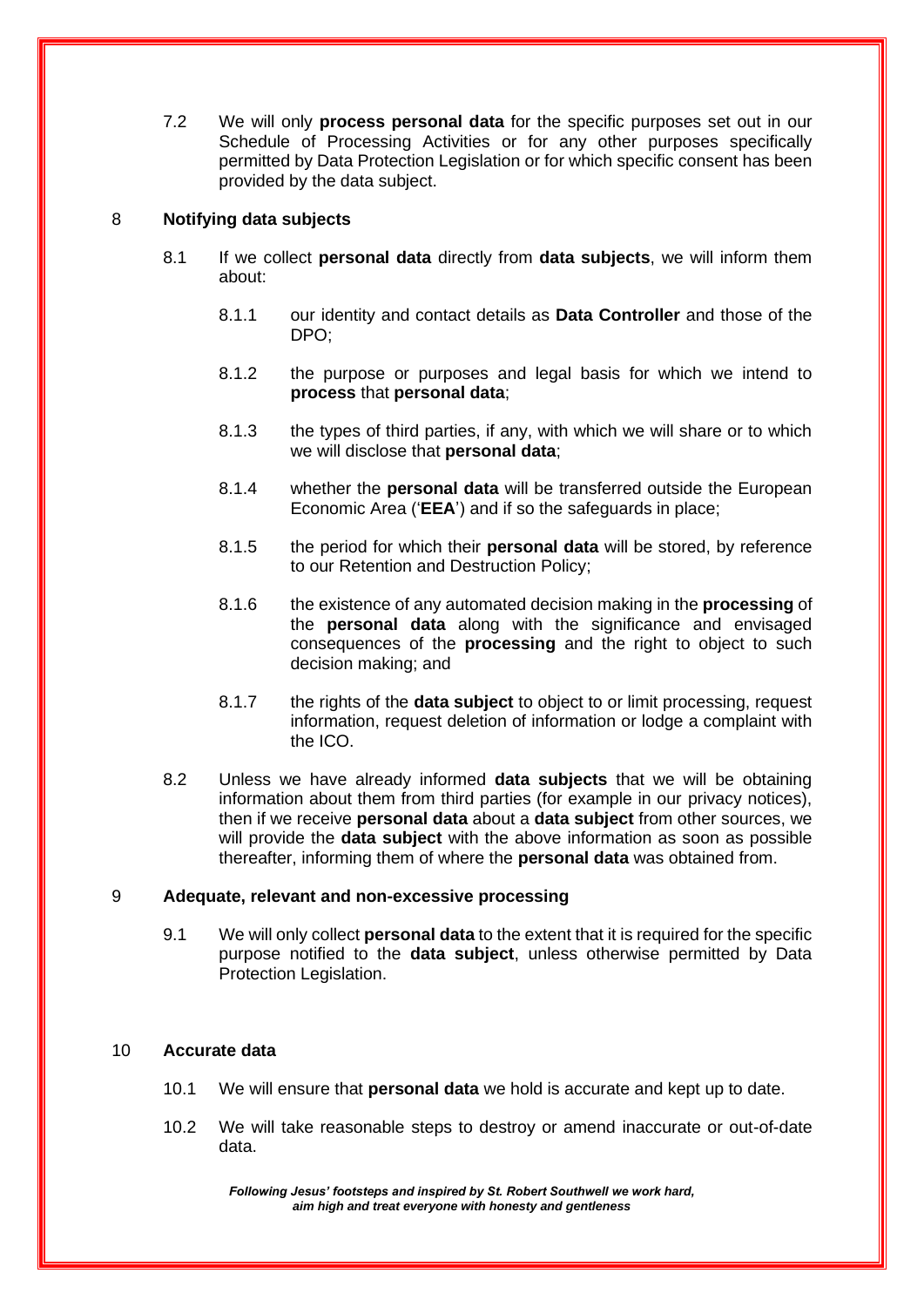10.3 **Data subjects** have a right to have any inaccurate **personal data** rectified. See further below in relation to the exercise of this right.

#### 11 **Timely processing**

11.1 We will not keep **personal data** longer than is necessary for the purpose or purposes for which they were collected. We will take all reasonable steps to destroy, or erase from our systems, all **personal data** which is no longer required. Please refer to the School's Retention policy for how the School retains and removes data.

#### 12 **Processing in line with data subject's rights**

- 12.1 We will **process** all **personal data** in line with **data subjects'** rights, in particular their right to:
	- 12.1.1 request access to any **personal data** we hold about them;
	- 12.1.2 object to the **processing** of their **personal data**, including the right to object to direct marketing;
	- 12.1.3 have inaccurate or incomplete **personal data** about them rectified;
	- 12.1.4 restrict **processing** of their **personal data**;
	- 12.1.5 have **personal data** we hold about them erased
	- 12.1.6 have their **personal data** transferred; and
	- 12.1.7 object to the making of decisions about them by automated means.

#### **The Right of Access to Personal Data**

12.2 **Data subjects** may request access to all **personal data** we hold about them. Such requests will be considered in line with the School's Subject Access Request Procedure – also see CCTV policy.

#### **The Right to Object**

- 12.3 In certain circumstances **data subjects** may object to us **processing** their **personal data**. This right may be exercised in relation to **processing** that we are undertaking on the basis of a legitimate interest or in pursuit of a statutory function or task carried out in the public interest.
- 12.4 An objection to **processing** does not have to be complied with where the school can demonstrate compelling legitimate grounds which override the rights of the **data subject**.
- 12.5 Such considerations are complex and must always be referred to the DPO upon receipt of the request to exercise this right.
- 12.6 In respect of direct marketing any objection to **processing** must be complied with.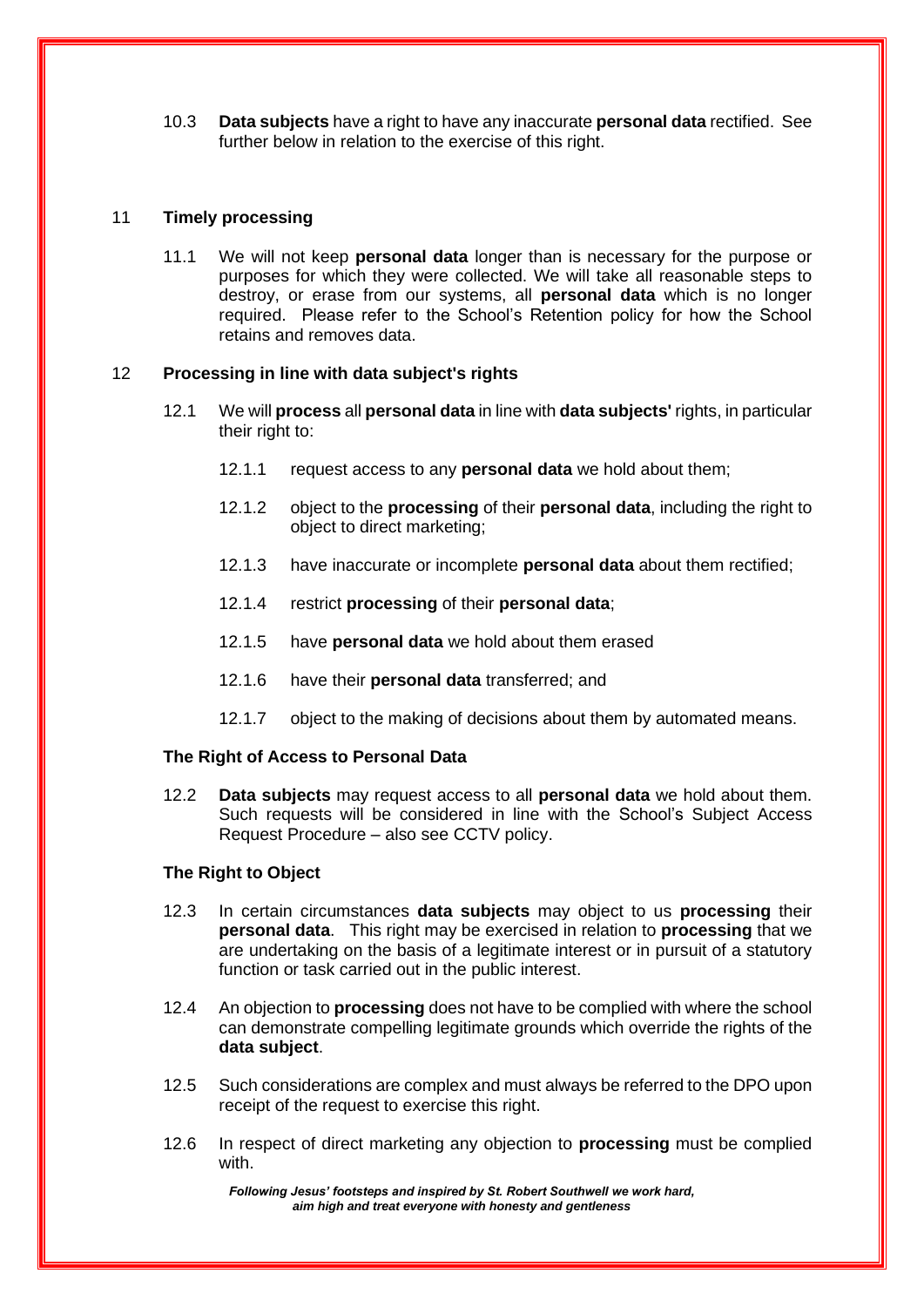12.7 The School is not however obliged to comply with a request where the **personal data** is required in relation to any claim or legal proceedings or a matter of Safeguarding/Child protection.

#### **The Right to Rectification**

- 12.8 If a **data subject** informs the School that **personal data** held about them by the School is inaccurate or incomplete, then we will consider that request and provide a response within one month.
- 12.9 If we consider the issue to be too complex to resolve within that period, then we may extend the response period by a further two months. If this is necessary, then we will inform the **data subject** within one month of their request that this is the case.
- 12.10 We may determine that any changes proposed by the **data subject** should not be made. If this is the case, then we will explain to the **data subject** why this is the case. In those circumstances we will inform the **data subject** of their right to complain to the Information Commissioner's Office at the time that we inform them of our decision in relation to their request.

#### **The Right to Restrict Processing**

- 12.11 **Data subjects** have a right to "block" or suppress the **processing** of **personal data**. This means that the School can continue to hold the **personal data** but not do anything else with it.
- 12.12 The School must restrict the **processing** of **personal data**:
	- 12.12.1 Where it is in the process of considering a request for **personal data** to be rectified (see above);
	- 12.12.2 Where the School is in the process of considering an objection to processing by a **data subject**;
	- 12.12.3 Where the **processing** is unlawful but the **data subject** has asked the School not to delete the **personal data**; and
	- 12.12.4 Where the School no longer needs the **personal data** but the **data subject** has asked the School not to delete the **personal data** because they need it in relation to a legal claim, including any potential claim against the School.
- 12.13 If the School has shared the relevant **personal data** with any other organisation, then we will contact those organisations to inform them of any restriction unless this proves impossible or involves a disproportionate effort.
- 12.14 The DPO must be consulted in relation to requests under this right.

#### **The Right to Be Forgotten**

12.15 **Data subjects** have a right to have **personal data** about them held by the School erased only in the following circumstances: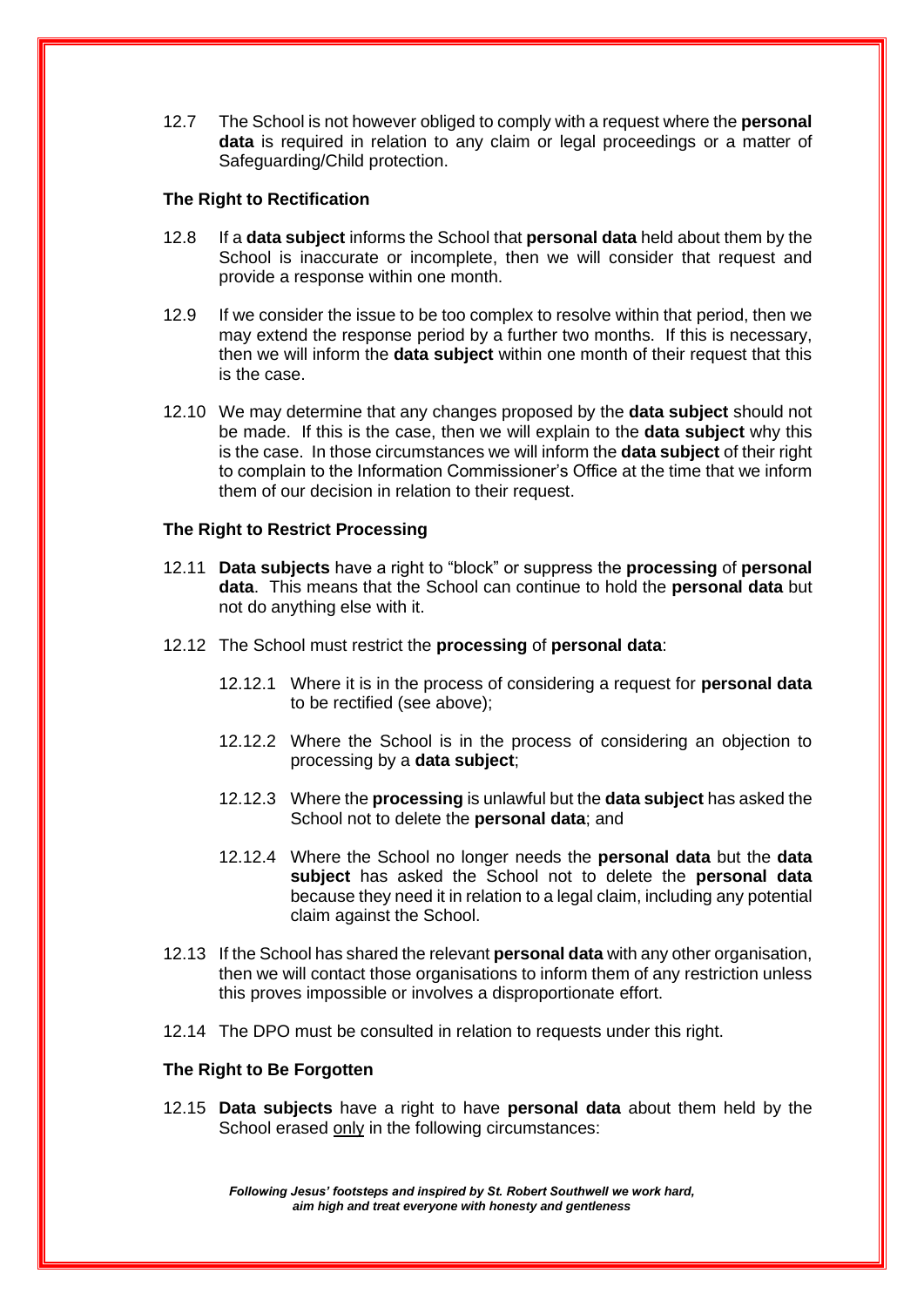- 12.15.1 Where the **personal data** is no longer necessary for the purpose for which it was originally collected;
- 12.15.2 When a **data subject** withdraws consent which will apply only where the School is relying on the individual's consent to the **processing** in the first place;
- 12.15.3 When a **data subject** objects to the **processing** and there is no overriding legitimate interest to continue that **processing** – see above in relation to the right to object;
- 12.15.4 Where the **processing** of the **personal data** is otherwise unlawful;
- 12.15.5 When it is necessary to erase the **personal data** to comply with a legal obligation; and
- 12.15.6 If the School offers information society services to a pupil and consent is withdrawn in respect of that pupil in relation to those services.
- 12.16 The School is not required to comply with a request by a **data subject** to erase their **personal data** if the **processing** is taking place:
	- 12.16.1 To exercise the right of freedom of expression or information;
	- 12.16.2 To comply with a legal obligation for the performance of a task in the public interest or in accordance with the law;
	- 12.16.3 For public health purposes in the public interest;
	- 12.16.4 For archiving purposes in the public interest, research or statistical purposes; or
	- 12.16.5 In relation to a legal claim.
- 12.17 If the School has shared the relevant personal data with any other organisation then we will contact those organisations to inform them of any erasure, unless this proves impossible or involves a disproportionate effort.
- 12.18 The DPO must be consulted in relation to requests under this right.

#### **Right to Data Portability**

- 12.19 In limited circumstances a **data subject** has a right to receive their **personal data** in a machine-readable format, and to have this transferred to other organisation.
- 12.20 If such a request is made, then the DPO must be consulted.

#### 13 **Data security**

13.1 We will take appropriate security measures against unlawful or unauthorised processing of **personal data**, and against the accidental loss of, or damage to, **personal data**.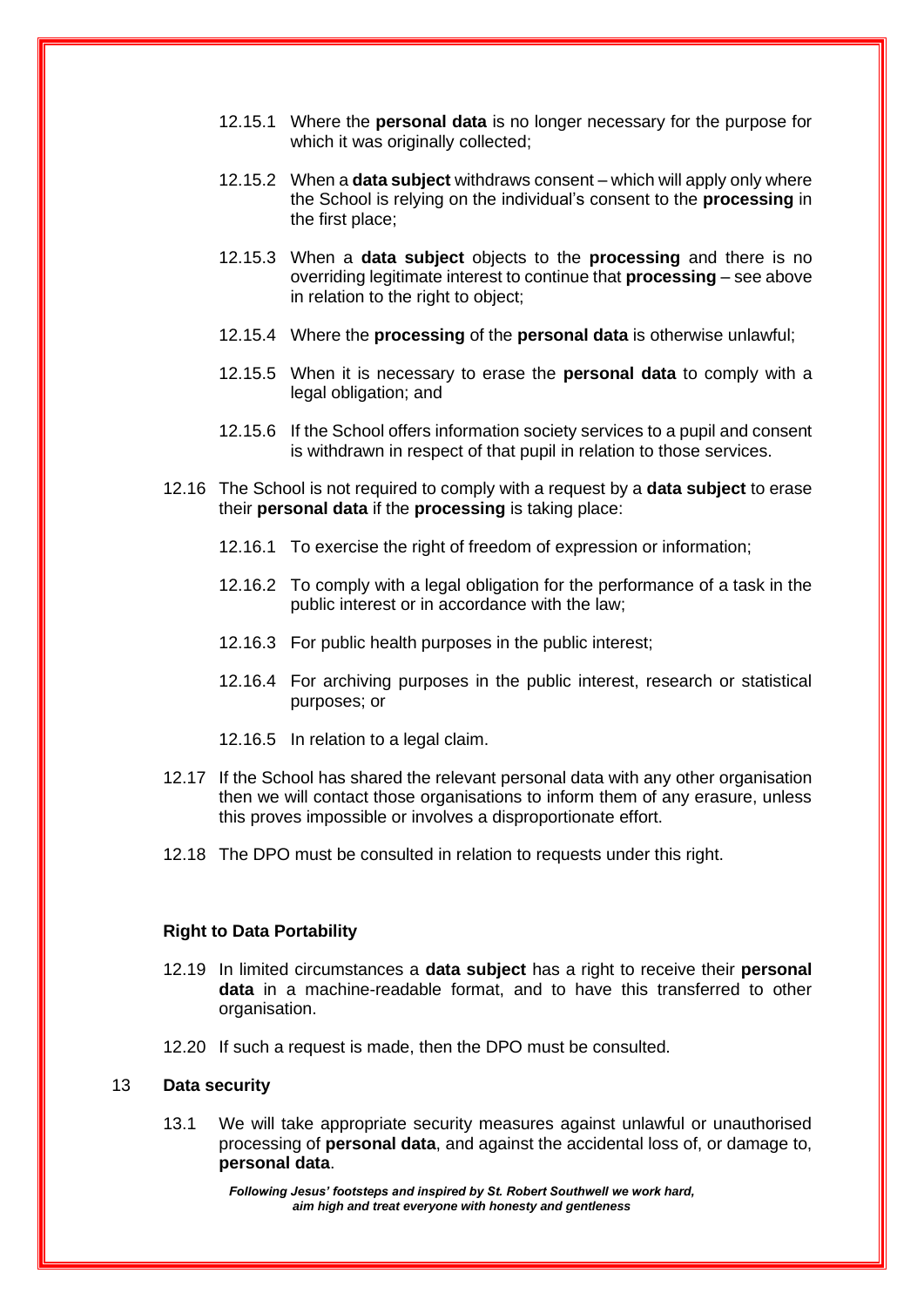- 13.2 We will put in place procedures and technologies to maintain the security of all **personal data** from the point of collection to the point of destruction.
- 13.3 Security procedures include:
	- 13.3.1 **Entry control.** Access control system in place. Staff are issued with contactless ID card & badge. Access is granted to specific areas only. Cards can be issued to visitors or temporary staff, but access will be restricted to general populated areas only. This system also has the ability to "lockdown" the school in the case of an emergency.
	- 13.3.2 **Secure lockable desks and cupboards.** Desks and cupboards should be kept locked if they hold confidential information of any kind. (Personal information is always considered confidential). If necessary, items can be stored in a safe with restricted access.
	- 13.3.3 **Methods of disposal.** Paper documents should be shredded. Digital storage devices should be physically destroyed when they are no longer required. IT assets must be disposed of in accordance with the Information Commissioner's Office guidance on the disposal of IT assets.
	- 13.3.4 **Equipment.** Data users must ensure that individual monitors do not show confidential information to passers-by and that they log off from their PC when it is left unattended.
	- 13.3.5 **Network security.** Anti-virus and anti-malware software a review of protection on a regular basis is carried out to ensure protection is still fit for purpose.
	- 13.3.6 **Encryption.** Digital data is coded, encrypted or password protected both on a local hard drive and on a network drive that is regularly backed up.

Where data is saved on removable storage or a portable device, the device will be kept in a locked filing cabinet, drawer or safe when not in use.

Memory sticks need serious consideration as they are easy to lose and their use should be avoided. They must not be used to hold personal information unless they are password protected and fully encrypted.

All electronic devices are password protected to protect the information on the device in case of theft.

Members of staff are provided with their own secure login and password for use on the School's computer and CPOMS system. Specified members of staff also have secure login and passwords to certain software packages, such as the parent communication app, SIMS and Scopay.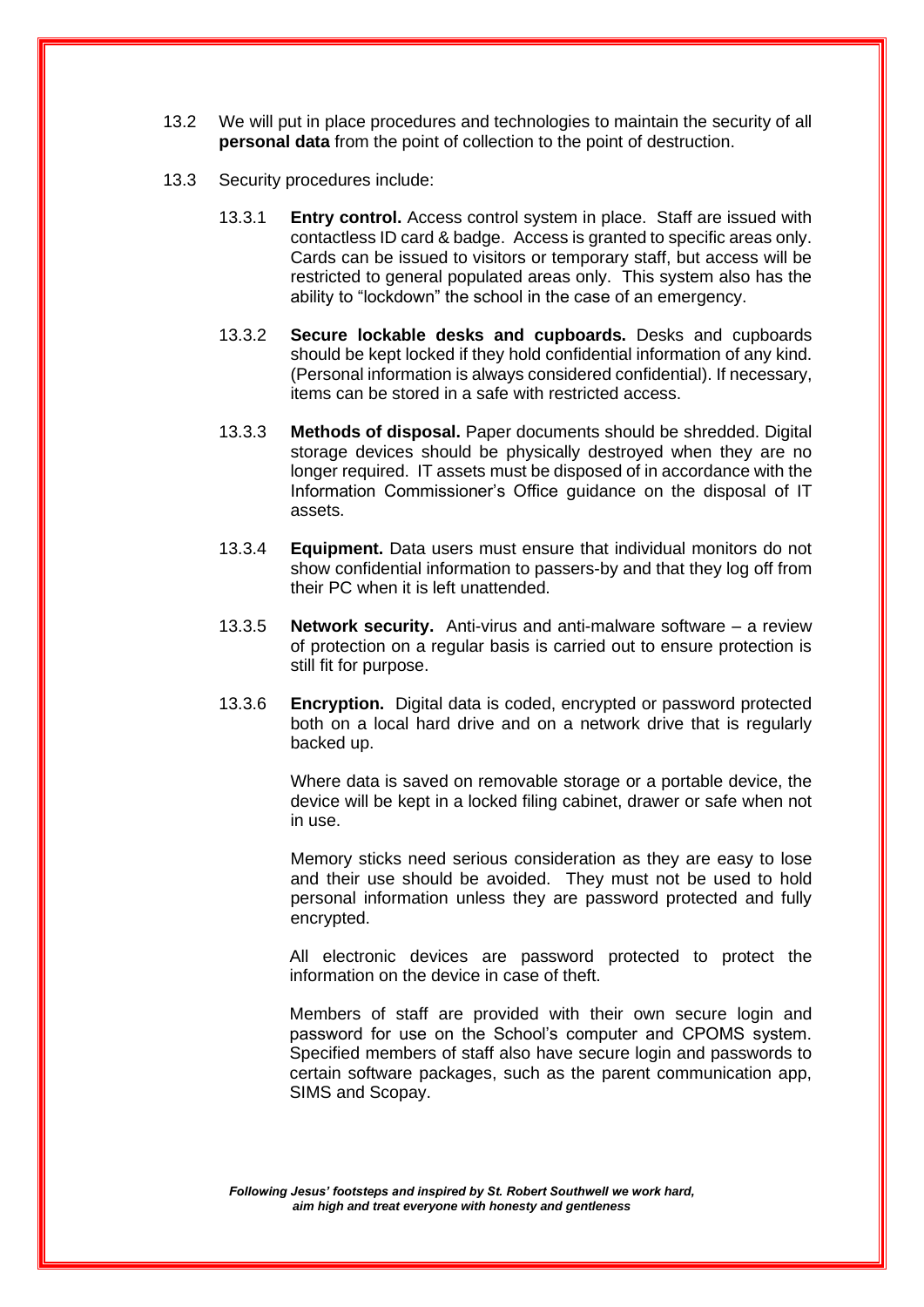- 13.3.7 **Ensuring authorised access.** Only people who have a need to know the personal data are authorised to access it. Under no circumstances are visitors allowed access to confidential or personal information. Visitors to areas of the school containing sensitive information are supervised at all times.
- 13.3.8 **Confidentiality & Clear desk policy.** Adhering to confidentiality principles. Confidential paper records will not be left unattended or in clear view anywhere with general access. A clear desk policy is the best way to avoid unauthorised access to physical records which contain sensitive or personal information.
- 13.3.9 **Working away from the school premises – paper documents**  When personal information that could be considered private or confidential is taken off the premises, either in electronic or paper format, staff will take extra care to follow the same procedures for security e.g. Keeping devices under lock and key. The person taking the information from the School Premises accepts full responsibility for the security of the data.
- 13.3.10 **Working away from the school premises – electronic working***.*  Staff sign an ICT Use Policy and Off-Site Equipment Register & Agreement, agreeing to use the provision for work purposes and reasonable personal use. The equipment remains the property of the School and will be returned when employment ceases or requested by the School. The School's policies, as would be required if working on the school premises, e.g. Internet/email usage, Data Protection, still apply.

A remote access solution allows access to any files, databases or information systems on the network whilst the member of staff or student is not physically located in the school. It should have strong security controls put in place and regular reviews to ensure that it is still secure.

Restrictions should be set if necessary, to prevent information or records being downloaded, transferred or printed whilst the user is offsite. Devices connecting to any remote access system should be considered as part of the network and all appropriate security measures should be taken to protect the network and all systems from possible attacks from that device or any other source.

- 13.3.11 **Document printing.** Documents containing **personal data** must be collected immediately from printers and not left on photocopiers – use the secure print option when printing.
- 13.3.12 **Sharing data.** All staff members will ensure they are allowed to share it, that adequate security is in place to protect it and who will receive the data has been outlined in a privacy notice.
- 13.3.13 Emails containing sensitive or confidential information are password protected if there are unsecure servers between the sender and recipient. However, it would be best practice to password protect all sensitive attachments internally and externally.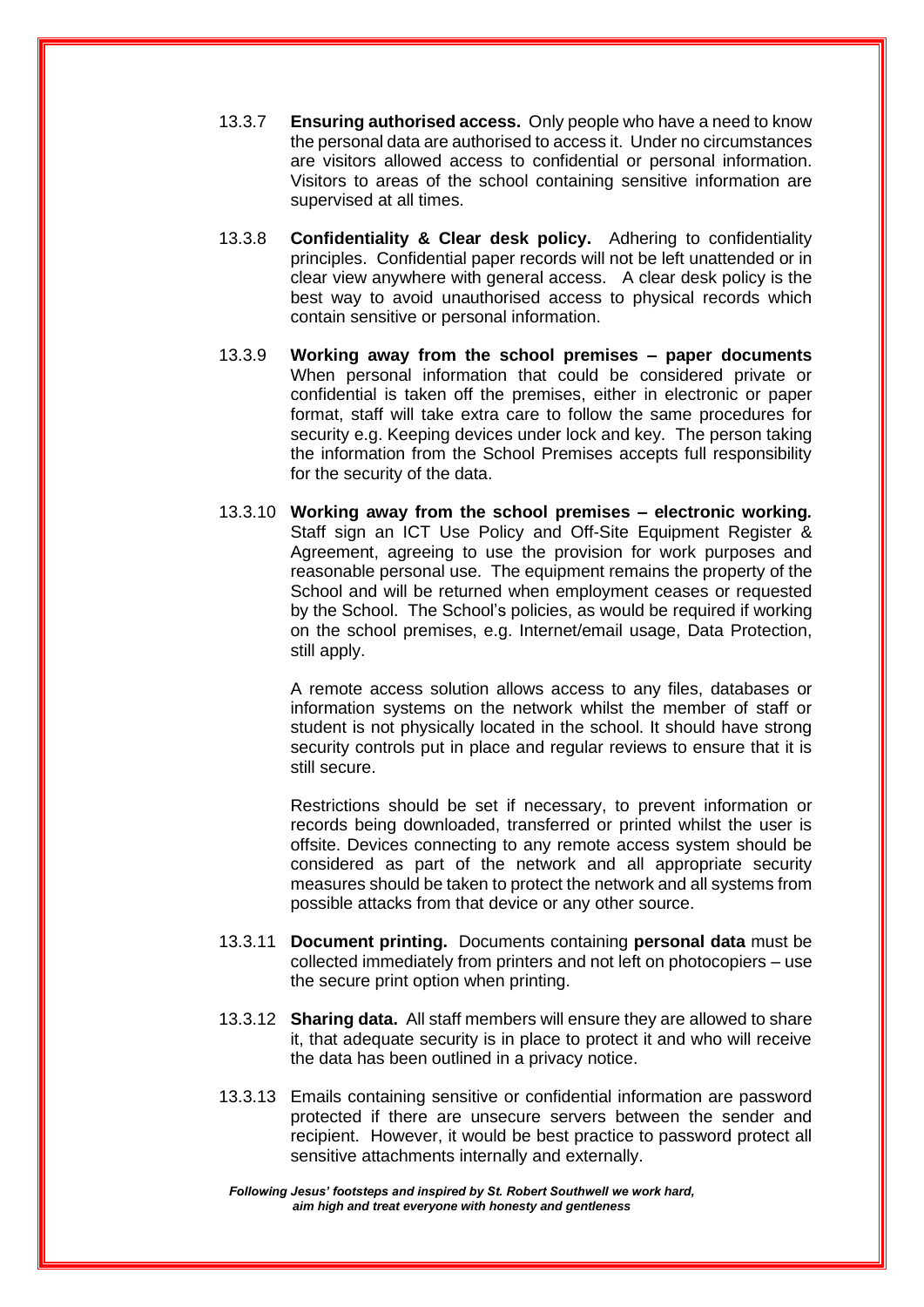- 13.3.14 Telephone calls and meetings to be held in private areas to avoid sensitive information being overheard.
- 13.3.15 No documents containing personal information to be pinned to noticeboards in the classroom. No documents containing personal information to be pinned to noticeboards in offices or staffrooms if accessible by visitors, pupils, parents or unauthorised personnel.
- 13.3.16 Staff should be particularly alert to the need to shred trip packs upon return to school, particularly since they will contain particularly sensitive health and behavioural data of the pupils concerned.
- 13.4 Any member of staff found to be in breach of the above security measures may be subject to disciplinary action.

#### 14 **Data Protection Impact Assessments**

- 14.1 The School takes data protection very seriously, and will consider and comply with the requirements of Data Protection Legislation in relation to all of its activities whenever these involve the use of personal data, in accordance with the principles of data protection by design and default.
- 14.2 In certain circumstances the law requires us to carry out detailed assessments of proposed **processing**. This includes where we intend to use new technologies which might pose a high risk to the rights of **data subjects**  because of the types of data we will be **processing** or the way that we intend to do so.
- 14.3 The School will complete an assessment of any such proposed **processing** and has a template document which ensures that all relevant matters are considered.
- 14.4 The DPO should always be consulted as to whether a data protection impact assessment is required, and if so how to undertake that assessment.

#### 15 **Disclosure and sharing of personal information**

- 15.1 We may share **personal data** that we hold about **data subjects**, and without their consent, with other organisations. Such organisations include the Department for Education, Ofsted, health authorities and professionals, welfare services (Social Services), the Local Authority, Local Authority Designated Officer (LADO) examination bodies, other schools, law enforcement officials such as the police, HMRC, DBS and other organisations where we have a lawful basis for doing so.
- 15.2 The School will inform **data subjects** of any sharing of their **personal data** unless we are not legally required to do so, for example where **personal data** is shared with the police in the investigation of a criminal offence.
- 15.3 In some circumstances we will not share safeguarding information. Please refer to our Child Protection Policy.
- 15.4 Further detail is provided in our Schedule of Processing Activities.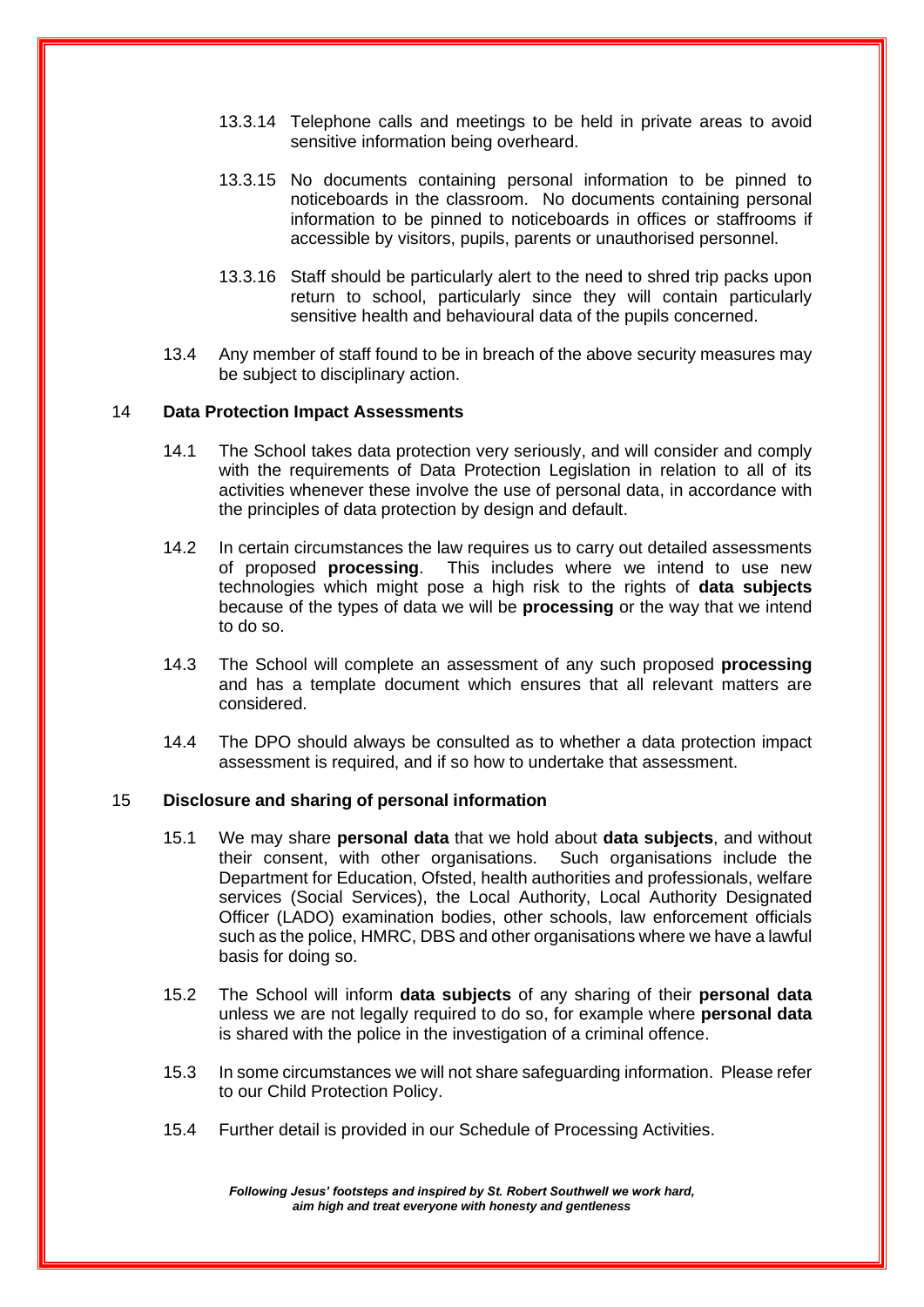#### 16 **Data Processors**

- 16.1 We contract with various organisations who provide services to the School including:
	- Professional advisors such as lawyers and consultants
	- Support services including insurance, HR support, IT support, information security, parent communication and payment software providers, pensions and payroll
	- Providers of learning software
	- School catering company
	- Prospective Employers
	- Training providers
	- Occupational Health
	- Recruitment and supply agencies
	- The Diocese of Westminster
- 16.2 In order that these services can be provided effectively we are required to transfer **personal data** of **data subjects** to these **data processors**.
- 16.3 **Personal data** will only be transferred to a **data processor** if they agree to comply with our procedures and policies in relation to data security, or if they put in place adequate measures themselves to the satisfaction of the School. The School will always undertake due diligence of any **data processor** before transferring the **personal data** of **data subjects** to them.
- 16.4 Contracts with **data processors** will comply with Data Protection Legislation and contain explicit obligations on the **data processor** to ensure compliance with the Data Protection Legislation, and compliance with the rights of **Data Subjects**.

#### 17 **Images and Videos**

- 17.1 Parents and others attending School events are prohibited to take photographs or recordings of the event i.e. play, assembly or display. Organised photographs as directed by the School may be allowed to take place at the end of the event at the discretion of the Headteacher. Recordings and pictures may be taken by the school for parents/carers to purchase to add to School funds.
- 17.2 The School does not however agree to any such photographs or videos being used for any other purpose, but acknowledges that such matters are, for the most part, outside of the ability of the School to prevent.
- 17.3 The School asks that parents and others do not post any images or videos which include any child other than their own child on any social media or otherwise publish those images or videos.
- 17.4 As a School we want to celebrate the achievements of our pupils and therefore may want to use images and videos of our pupils on our website or our Twitter page, within promotional materials, or for publication in the media such as local, or even national, newspapers covering school events or achievements. We will seek the consent from parents/carers where appropriate, before allowing the use of images or videos of pupils for such purposes.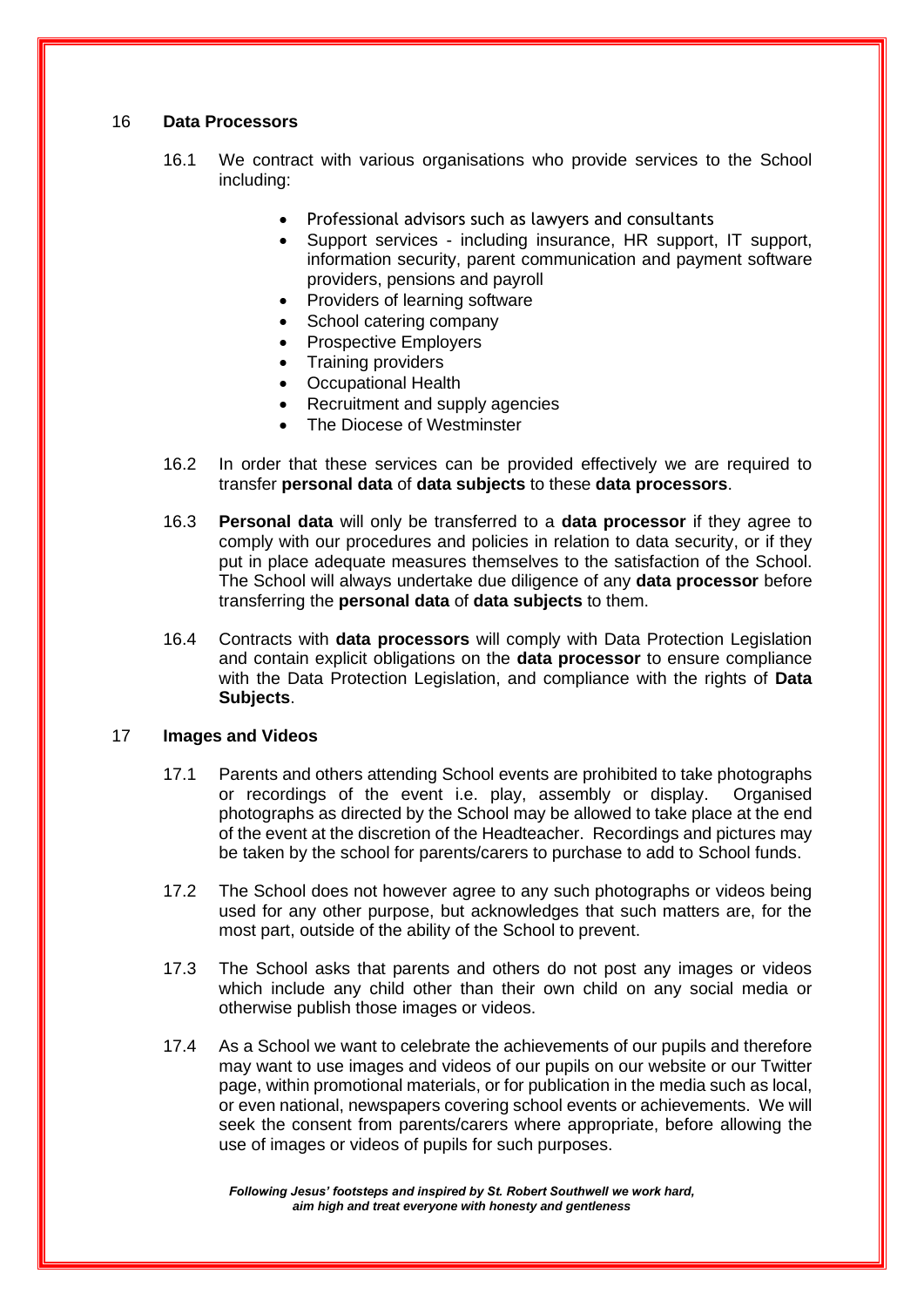17.5 Whenever a pupil begins their attendance at the School, their parent will be asked to complete a consent form in relation to the use of images and videos of that pupil. We will not use images or videos of pupils for any purpose where we do not have consent.

#### 18 **CCTV**

18.1 The School operates a CCTV system. Please refer to the School CCTV Policy.

#### 19 **Related Policies**

- Records Management & Retention Policy
- Information Security Policy
- CCTV Policy
- Data Breach Policy
- Subject Access Request (SAR) Policy
- Freedom of information Policy & ICO Publication Scheme

#### 20 **School archive**

The School archive is maintained as a resource to help inspire and equip current staff and pupils to understand and appreciate issues of identity, belonging and shared heritage; to prompt memories of school-life among many generations of former pupils; and to serve as a research resource for all interested in the history of the School and the community it serves. A small percentage of the School's records will be selected for permanent preservation as part of the School's archives and for historical research.

#### 21 **Changes to this policy**

We may change this policy at any time. Where appropriate, we will notify **data subjects** of those changes.

We will monitor and review how our policy and procedures are working in practice to reduce the risks posed to the School.